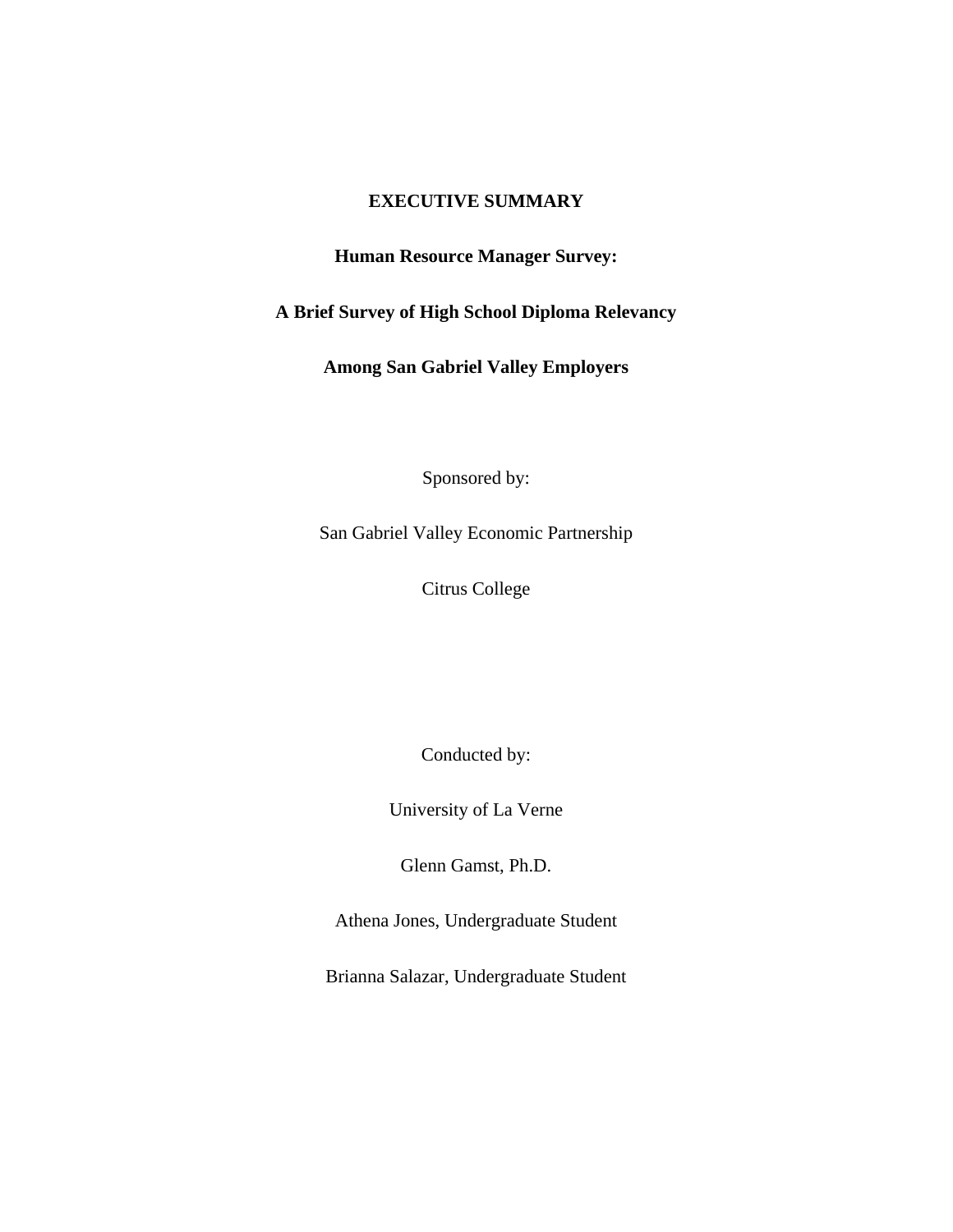#### **Summary of Findings**

 This survey resulted in a 40% completion rate. A list of 183 businesses contacts in the San Gabriel Valley were attempted and 46 completed a brief survey concerning human resource managers' attitudes concerning the hiring of applicants without a high school diploma or G.E.D. When this convenience sample was provided with four alternative educational-certification scenarios, and asked if a high school diploma or G.E.D would still be required for employment, roughly 65% responded No if the applicant possessed some postsecondary education related to the job, 61% responded No if the applicant possessed an A.A degree from a community college, 59% responded No if the applicant possessed an Industry Recognized Certificate, and 44% responded No if the applicant possessed a Soft-Skill Certification as legitimate hiring prequalifications. Only 28% of respondents use an automated system for processing employment applications. Of those using an automated system, only 15% employ a filtering mechanism to screen applicants who do not have a high school diploma or G.E.D.

 These survey results indicate that some postsecondary education related to the job is more desirable to employers than an A.A degree from a community college. The relevance of the Industry Recognized Certificates is close to that of the A.A Degree from a community college. And while employers may desire applicants with soft skills, a certificate in soft skills does not meet the desire for the high school diploma or G.E.D. Also, most of the employers are not using an automated filtering mechanism to prevent applicants that do not possess a high school diploma or G.E.D. from participation in the job application process.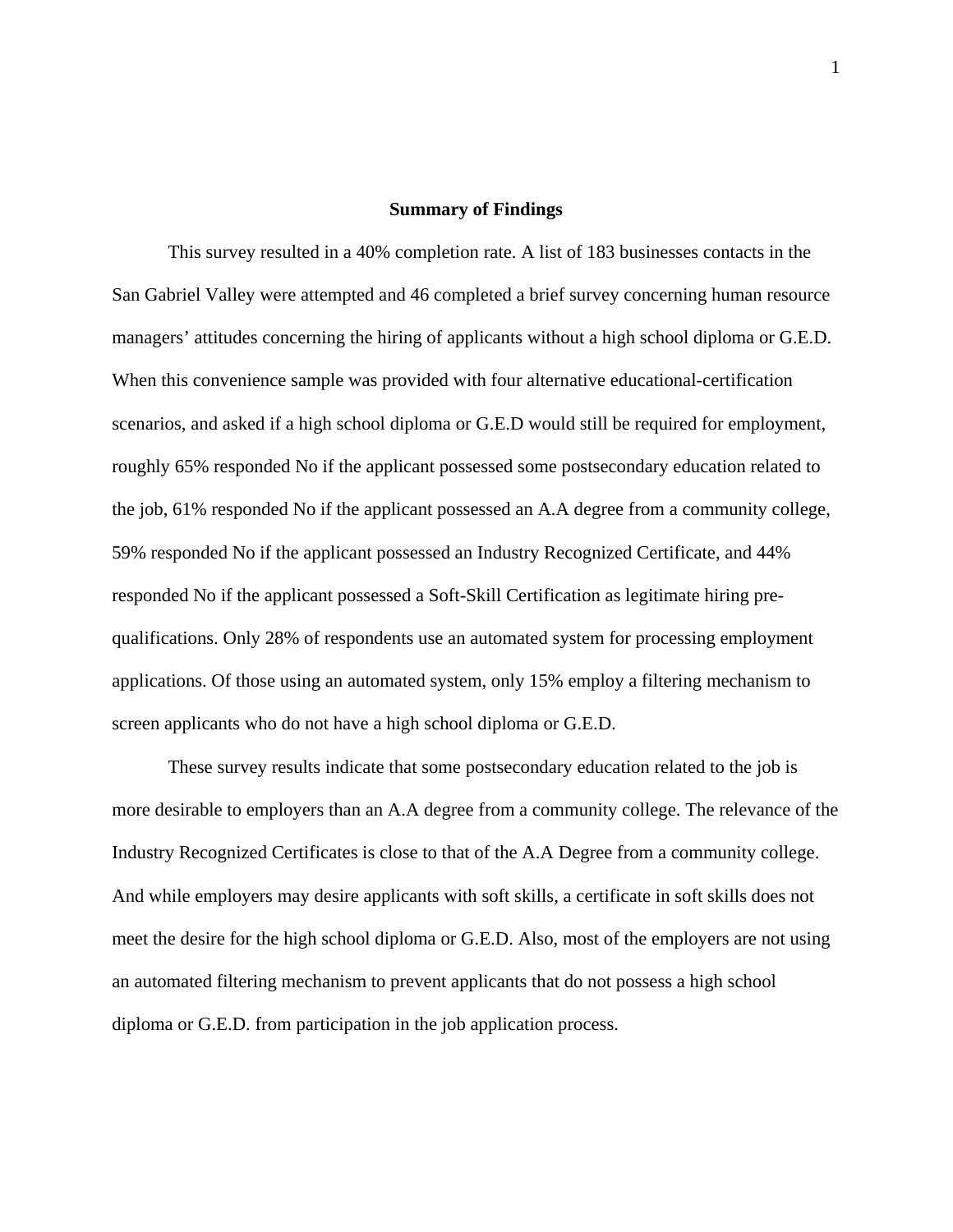**Purpose.** A brief, six question telephone survey was conducted with Human Resources

Managers who represent businesses related to the engineering sector in the San Gabriel Valley.

The six questions probed human resource hiring attitudes when a high school diploma or G.E.D.

was not available to the applicant. All interviews were conducted during January, 2017.

**Sample.** A complete census of the data base was attempted. The original database contained 183 business phone numbers. Of this data base:

- 23 Phone numbers were out of service.
- 8 were duplicated
- 37 businesses refused to participate

This resulted in 115 unduplicated business phone numbers.

- 46 Surveys were completed, with up to five call-back attempts.
- This resulted in a completion rate of 40%.

1. "If a job applicant lacks a high school diploma or G.E.D. but has attained **an A.A degree from a community college,** would the applicant still be asked for a high school diploma/G.E.D. as a condition for hire with your firm/organization?"

|       | <b>Respondents</b> | $\frac{0}{0}$ |
|-------|--------------------|---------------|
| Yes   | 18                 | 39.1          |
| No    | 28                 | 60.9          |
| Total | 46                 | 100.0         |
|       |                    |               |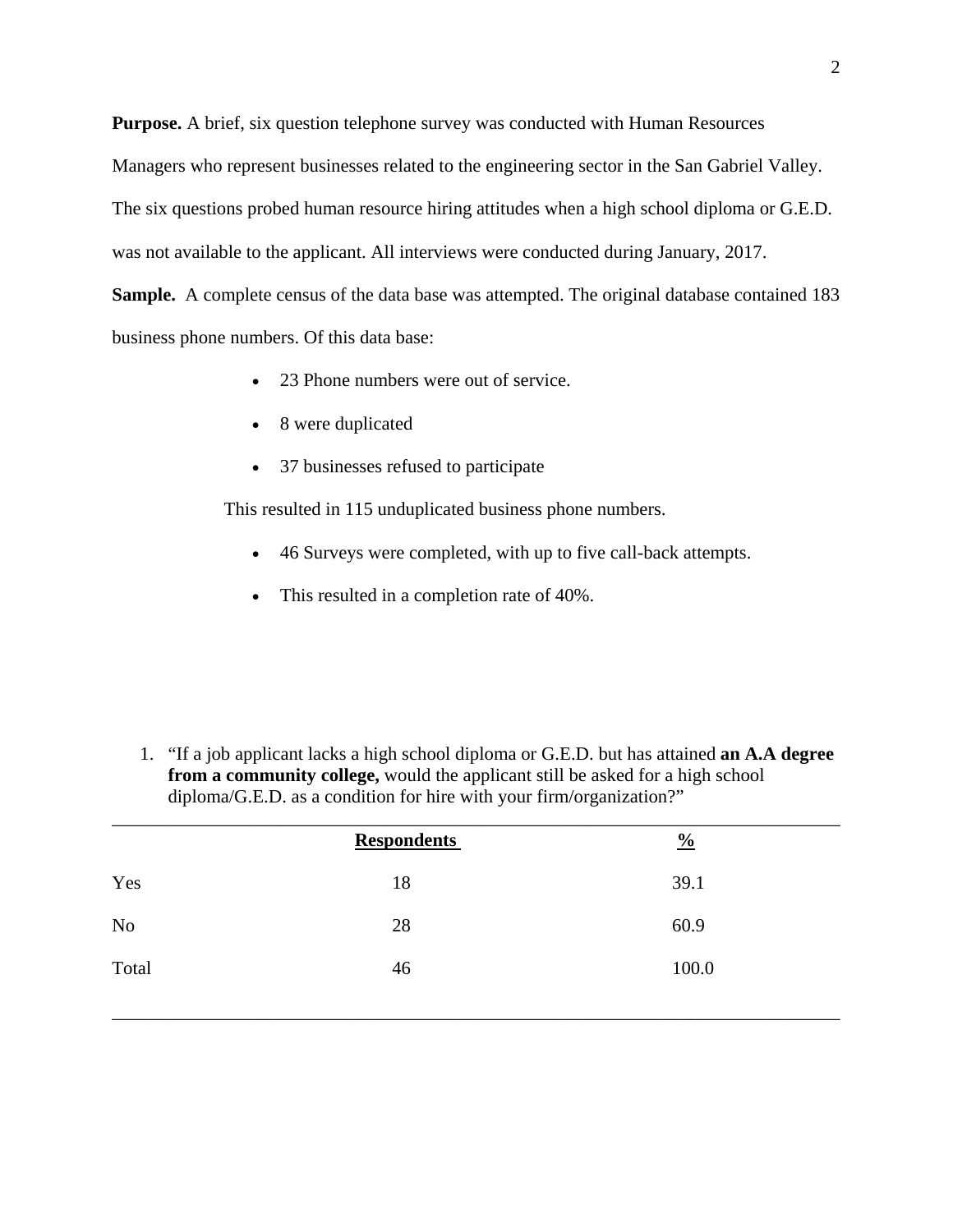2. "If a job applicant lacks a high school diploma or G.E.D. but has attained an **Industry-Recognized Certificate related to the job/occupation,** would the applicant still be asked for a high school diploma/G.E.D. as a condition for hire with your firm/organization?"

| 19 | 41.3  |
|----|-------|
| 27 | 58.7  |
| 46 | 100.0 |
|    |       |

3. "If a job applicant lacks a high school diploma or G.E.D but has completed **some Postsecondary Education related to the job/ occupation** would the applicant still be asked for a high school diploma/ G.E.D as a condition for hire with your firm/ organization?"

|                | <b>Respondents</b> | $\frac{0}{0}$ |  |
|----------------|--------------------|---------------|--|
| Yes            | 16                 | 34.8          |  |
| N <sub>o</sub> | 30                 | 65.2          |  |
| Total          | 46                 | 100.0         |  |
|                |                    |               |  |

4. "If a job applicant lacks a high school diploma or G.E.D but has attained a **Soft Skill Certification (for example, punctuality, communication, collaboration, critical thinking, etc.),** would the applicant still be asked for a high school diploma/ G.E.D as a condition for hire with your firm/ organization?

\_\_\_\_\_\_\_\_\_\_\_\_\_\_\_\_\_\_\_\_\_\_\_\_\_\_\_\_\_\_\_\_\_\_\_\_\_\_\_\_\_\_\_\_\_\_\_\_\_\_\_\_\_\_\_\_\_\_\_\_\_\_\_\_\_\_\_\_\_\_\_\_\_\_\_\_\_

|       | <b>Respondents</b> | $\frac{0}{0}$ |
|-------|--------------------|---------------|
| Yes   | 26                 | 56.5          |
| No    | 20                 | 43.5          |
| Total | 46                 | 100.0         |
|       |                    |               |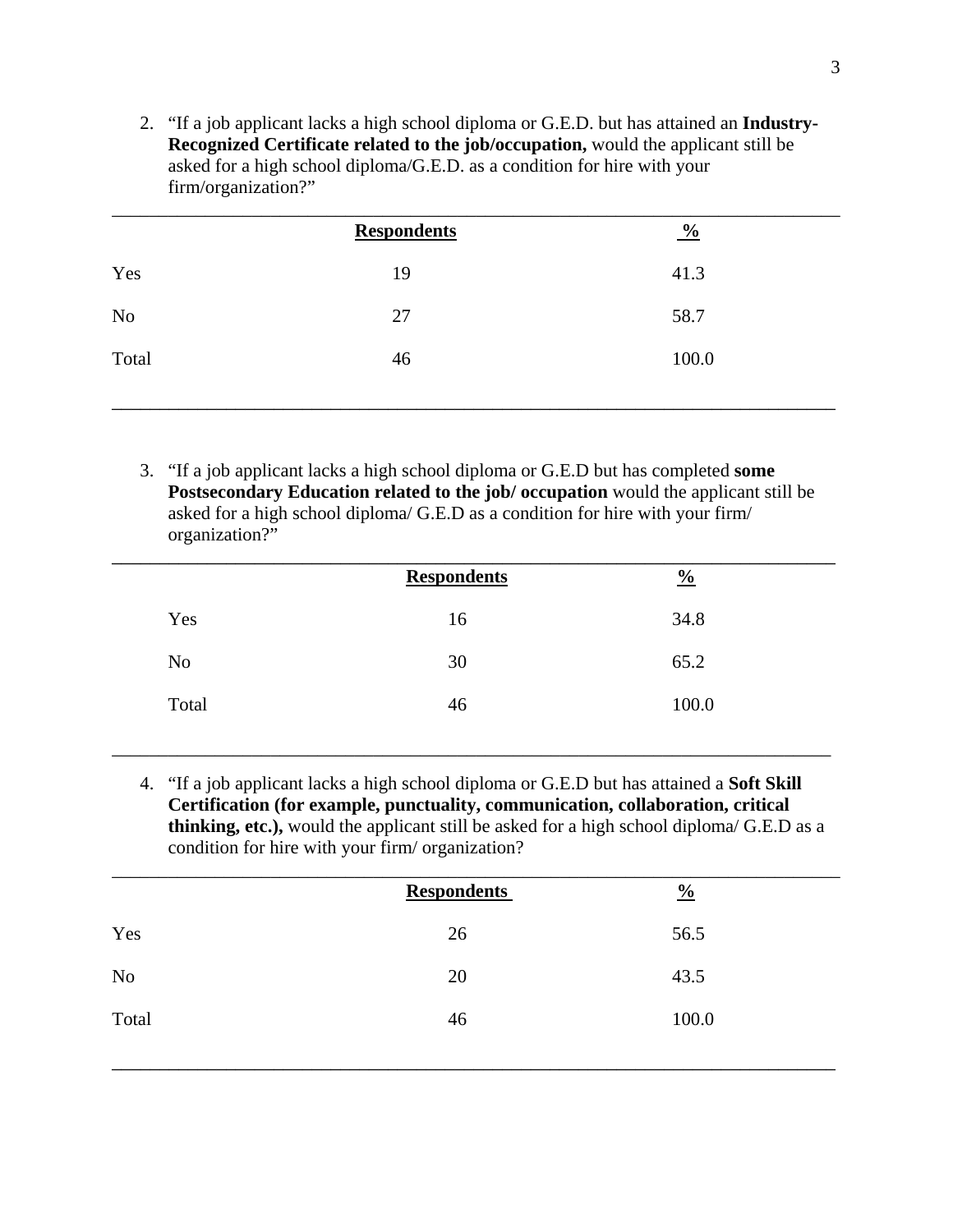|       | <b>Respondents</b> | $\frac{0}{0}$ |
|-------|--------------------|---------------|
| Yes   | 13                 | 28.3          |
| No    | 33                 | 71.7          |
| Total | 46                 | 100.0         |
|       |                    |               |

5. "Does your company/ organization use an automated system for applications?"

6. (IF 'YES' TO Q.5): "Does the automated application system automatically filter and disqualify job applicants that do not possess a high school diploma or G.E.D?"

|                          | <b>Respondents</b> | $\frac{0}{0}$ |
|--------------------------|--------------------|---------------|
| Yes                      | $\overline{2}$     | 15.4          |
| N <sub>o</sub>           | 8                  | 61.5          |
| Depends on job/ position | 3                  | 23.1          |
| Total                    | 13                 | 100.0         |
| (Missing)                | (33)               |               |
|                          |                    |               |

## **Summary Table % "No" Would Not Require a High School Diploma or G.E.D for Employment**

\_\_\_\_\_\_\_\_\_\_\_\_\_\_\_\_\_\_\_\_\_\_\_\_\_\_\_\_\_\_\_\_\_\_\_\_\_\_\_\_\_\_\_\_\_\_\_\_\_\_\_\_\_\_\_\_\_\_\_\_\_\_\_\_\_\_\_\_\_\_\_\_\_\_\_\_\_\_

\_\_\_\_\_\_\_\_\_\_\_\_\_\_\_\_\_\_\_\_\_\_\_\_\_\_\_\_\_\_\_\_\_\_\_\_\_\_\_\_\_\_\_\_\_\_\_\_\_\_\_\_\_\_\_\_\_\_\_\_\_\_\_\_\_\_\_\_\_\_\_\_\_\_\_\_\_\_

| Q1<br>A.A Degree | Q2<br>Industry<br>Certificate | Q <sub>3</sub><br>Post Second<br>Related to Job | Q4<br>Soft Skills<br>Certificate |
|------------------|-------------------------------|-------------------------------------------------|----------------------------------|
| 60.9%            | 58.7%                         | 65.2%                                           | 43.5%                            |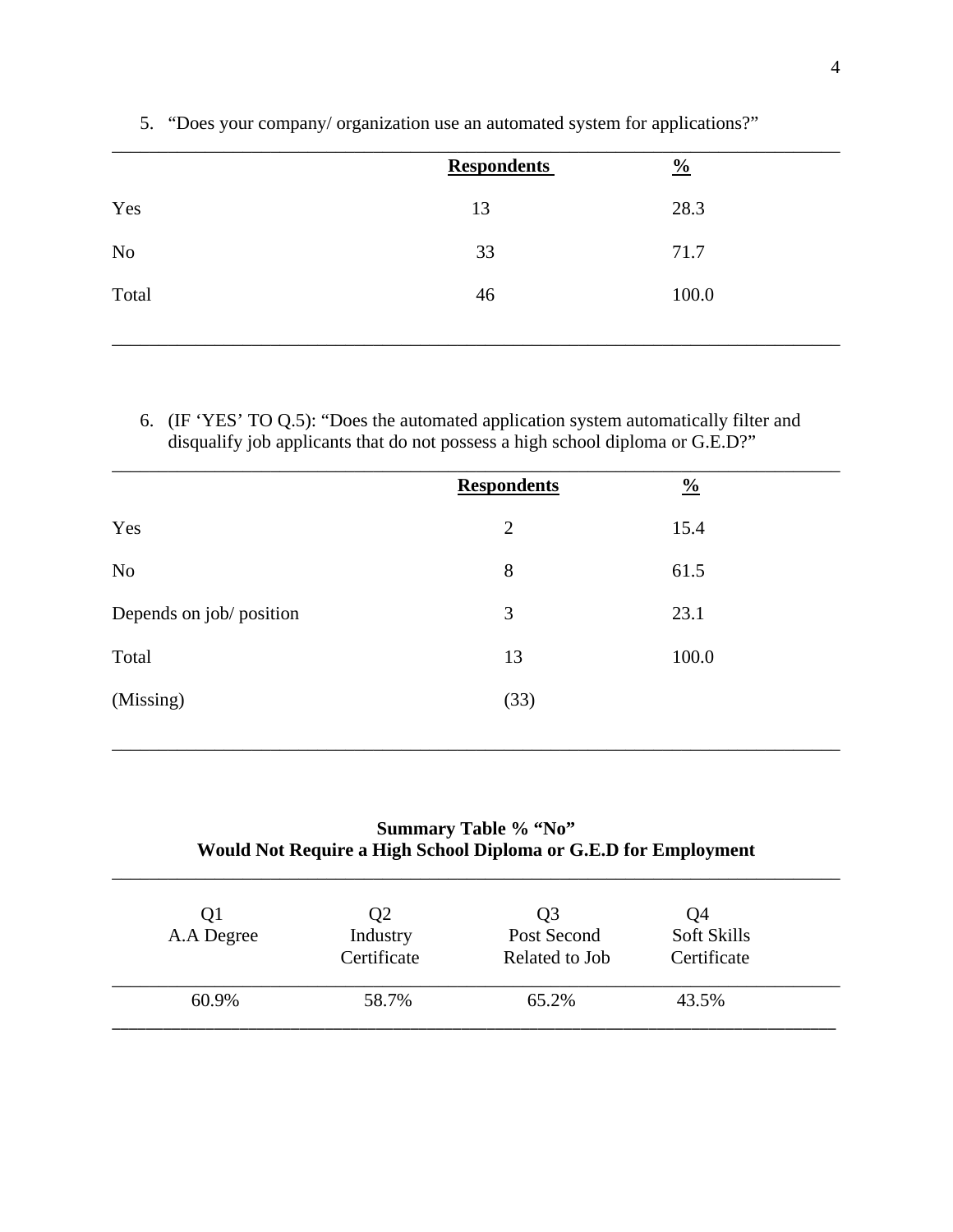| <b>Completed Surveys</b>           |                     |                   |  |  |
|------------------------------------|---------------------|-------------------|--|--|
| Company/Organization               | <b>Phone Number</b> | <b>HR</b> Manager |  |  |
| <b>A&amp;A</b> Enterprises         | 818-957-8000        | Kathy             |  |  |
| Accu-Sembly Inc                    | 626-357-3447        | Ida Pedia         |  |  |
| Alameda Corridor- East Constr      | 626-962-9292        | Diana             |  |  |
| Altec Industries Inc               | 707-693-2515        | Debbie            |  |  |
| A&M Engineering                    | 626-813-2020        | Stella            |  |  |
| <b>American Zinc Enterprises</b>   | 909-594-2840        | Alisha            |  |  |
| <b>Architectural Area Lighting</b> | 864-599-6000        | Kathy             |  |  |
| <b>Brown United</b>                | 626-357-1161        |                   |  |  |
| Cephazone Pharma LLC               | 909-593-7845        |                   |  |  |
| <b>Chronomite Laboratories Inc</b> | 626-937-4270        | David Bell        |  |  |
| Composite Horizons Inc             | 626-331-0861        | Vicky             |  |  |
| <b>Concorde Battery Corp</b>       | 626-813-1234        | Michelle          |  |  |
| <b>Construction Hardware Co</b>    | 909-594-9093        | Sarah             |  |  |
| <b>CW</b> Driver                   | 626-351-8800        | Beth              |  |  |
| Detoronics Corp                    | 626-579-7130        | Jamie             |  |  |
| <b>DTR Business Systems</b>        | 909-598-5721        | Renee             |  |  |
| <b>Everfocus Electronics Corp</b>  | 626-844-8888        | <b>Bill Chin</b>  |  |  |
| Flexi-Liner                        | 909-594-6810        | Jay               |  |  |
| Geo-Logic Associates Inc           | 714-630-5855        | Linda             |  |  |
| <b>GM Sager Construction</b>       | 909-620-9987        | Janice            |  |  |
| Haynes & Oakley                    | 626-836-5820        | ------            |  |  |
| Hi Rel Connectors Inc              | 909-626-1820        | Jenna             |  |  |
| Hmc                                | 909-989-9979        | Stephanie         |  |  |
| <b>Leader Emergency Vehicles</b>   | 626-575-0880        | Boyd              |  |  |
| Micro Analog Inc                   | 909-392-8277        | Loc               |  |  |

# Appendix A